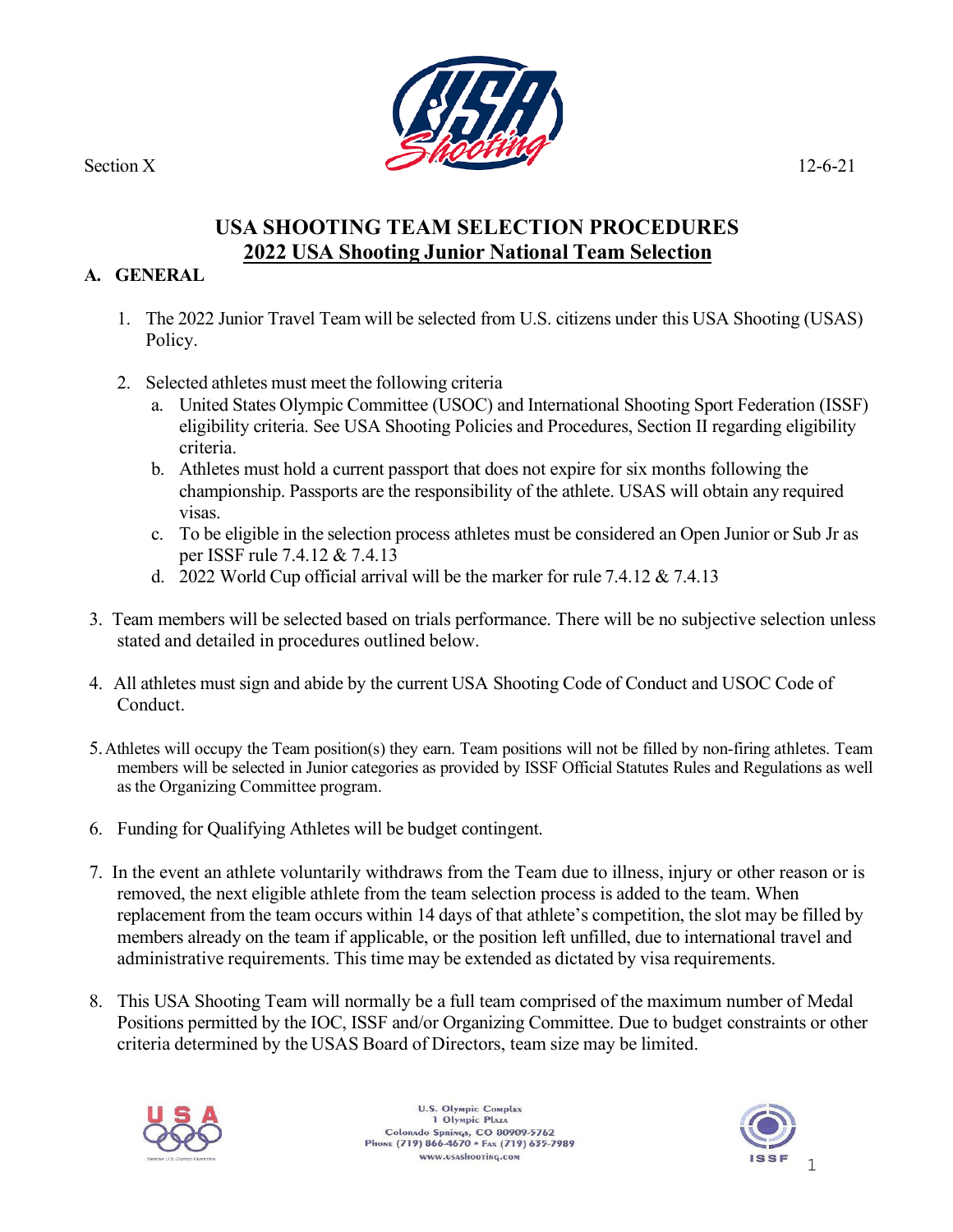

- 9. In the event of inclement weather, power outages, range and range equipment errors, or circumstances beyond the control of the organizing staff, the team selection course of fire may be altered as determined by the competition jury in conjunction with the match director, National Coach and USA Shooting's Director of Operations or designated Technical Delegate who is the final authority.
- 10. Athletes must adhere to all IOC, WADA, ISSF, USADA and USOC anti-doping protocols, policies and procedures, as applicable. This includes participation in Out-of-Competition Testing as required by the IOC, WADA, ISSF, USADA and USOC rules, as applicable.
	- 11. . In the event of unforeseen changes that affect the team trial process such as:
		- a) Schedule
		- b) Programs
		- c) Government Restrictions
		- d) Rules
		- e) or other unforeseen circumstances

USA Shooting will convene a committee to determine if policy changes are necessary.

## **B. Shotgun Team Selection Matches**

- 1. Selection Matches and Dates
	- a. Selection Match 1 (SM1)
		- i. Tucson Arizona January 10 to 16,  $2022 Trap \& Skeet-$
	- b. Selection Match 2 (SM2)
		- i. Kerrville Texas
			- 1. March 4 to 6, 2022 ---Trap--
			- 2. March 11 to 13, 2022 –Skeet--
- 2. Events to be contested
	- a. Men's Trap
	- b. Women's Trap
	- c. Men's Skeet
	- d. Women's Skeet
- 3. Course of fire
	- a. Trap & Skeet Men & Women Selection Match 1 & 2
		- i. 75x50=125



U.S. Olympic Complex 1 Olympic Plaza Colorado Springs, CO 80909-5762<br>Phone (719) 866-4670 • Fax (719) 635-7989 www.usashooting.com

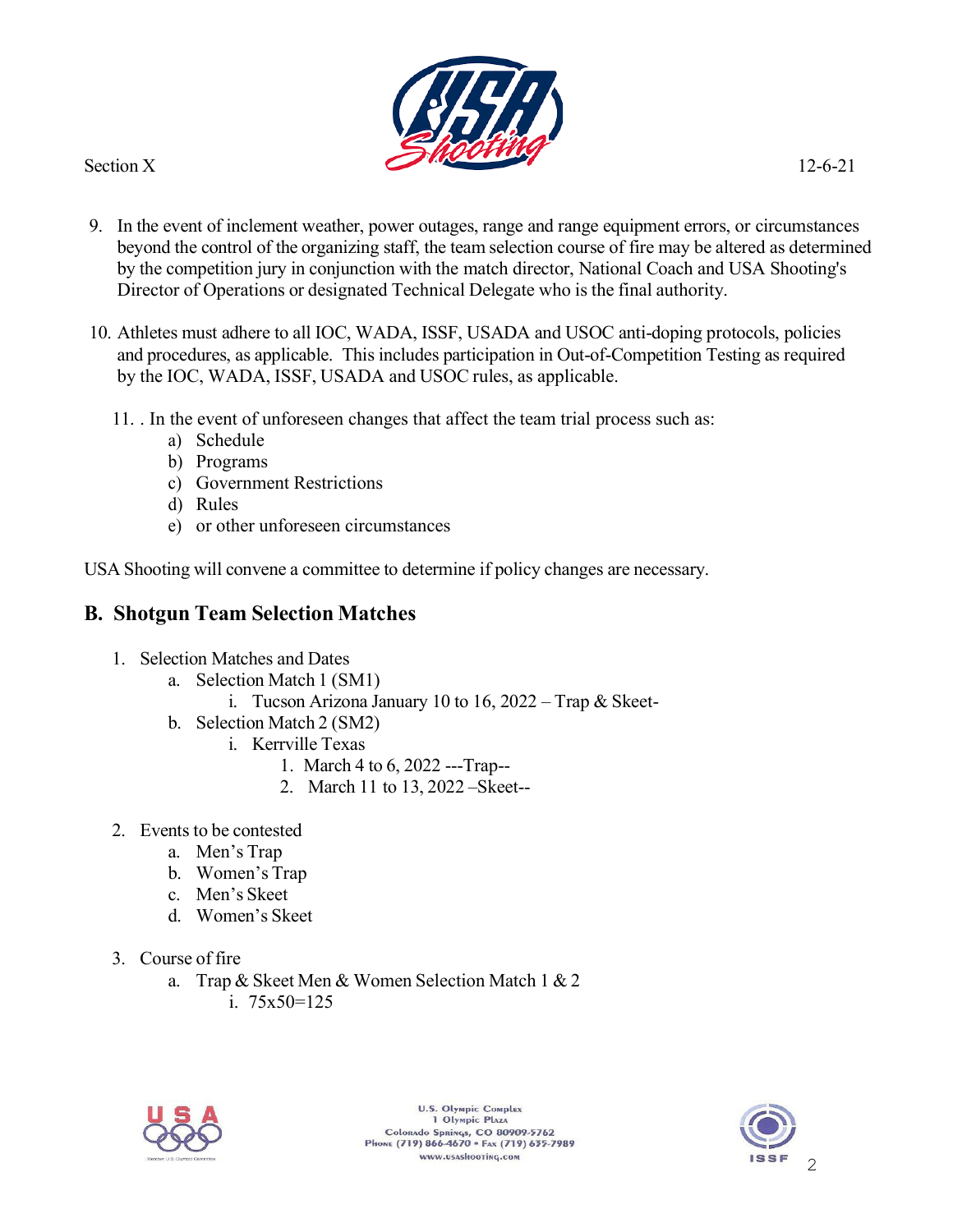

- 1. Number of Courses of fire
	- a. Selection match 1 T wo courses of fire -Men & Women
	- b. Selection Match 2 One Course of fire Men & Women
- 2. Finals
	- a. Selection Match 1 (SM1) None
	- b. Selection Match 2 (SM2) One

## C. **Selection Match 2 Finals Format**

- a) One ISSF Elimination final per contested event. 2021 ISSF Rules.
- b) Finals positions set with SM1QS+SM2QS = Final Bib Numbers
- c) Finals points awarded by finish position.
- d) Awarded Finals point(s) will be added to qualification score (Total Aggregate Score)
- e) Finals points awarded Men & Women
	- i.  $1<sup>st</sup> = 3 points$
	- ii.  $2<sup>nd</sup> = 2$  points
	- iii.  $3<sup>rd</sup> = 1$  points

# **D. National Team Policy**

- 1. National Junior Team (NjT) will consist of top 4 scoring athletes, in the current selection process
- 2. National Junior Team Ties
	- a) Ties will be broken by shooting complete qualification rounds until the tie is broken
- 3. National Development Team (NDT) members will be appointed by the coaching staff
- 4. Only NT & NDT members are eligible for Travel
- 5. Ranking of National Team members 1 through 4, will be determined by current selection process
- 6. Ranking of national Development Team members will be determined by current selection process

# **E. National Junior Team Selection Policy**

### 1. **Selection Match 1 (SM1)**

- a) Open to all eligible competitors
- b) Top 4 Qualification scores will earn National Junior Team Status
- c) Highest ranking team members will receive prioritized travel choices



**U.S. Olympic Complex** 1 Olympic Plaza Colorado Springs, CO 80909-5762<br>Phone (719) 866-4670 • Fax (719) 635-7989 www.usashooting.com

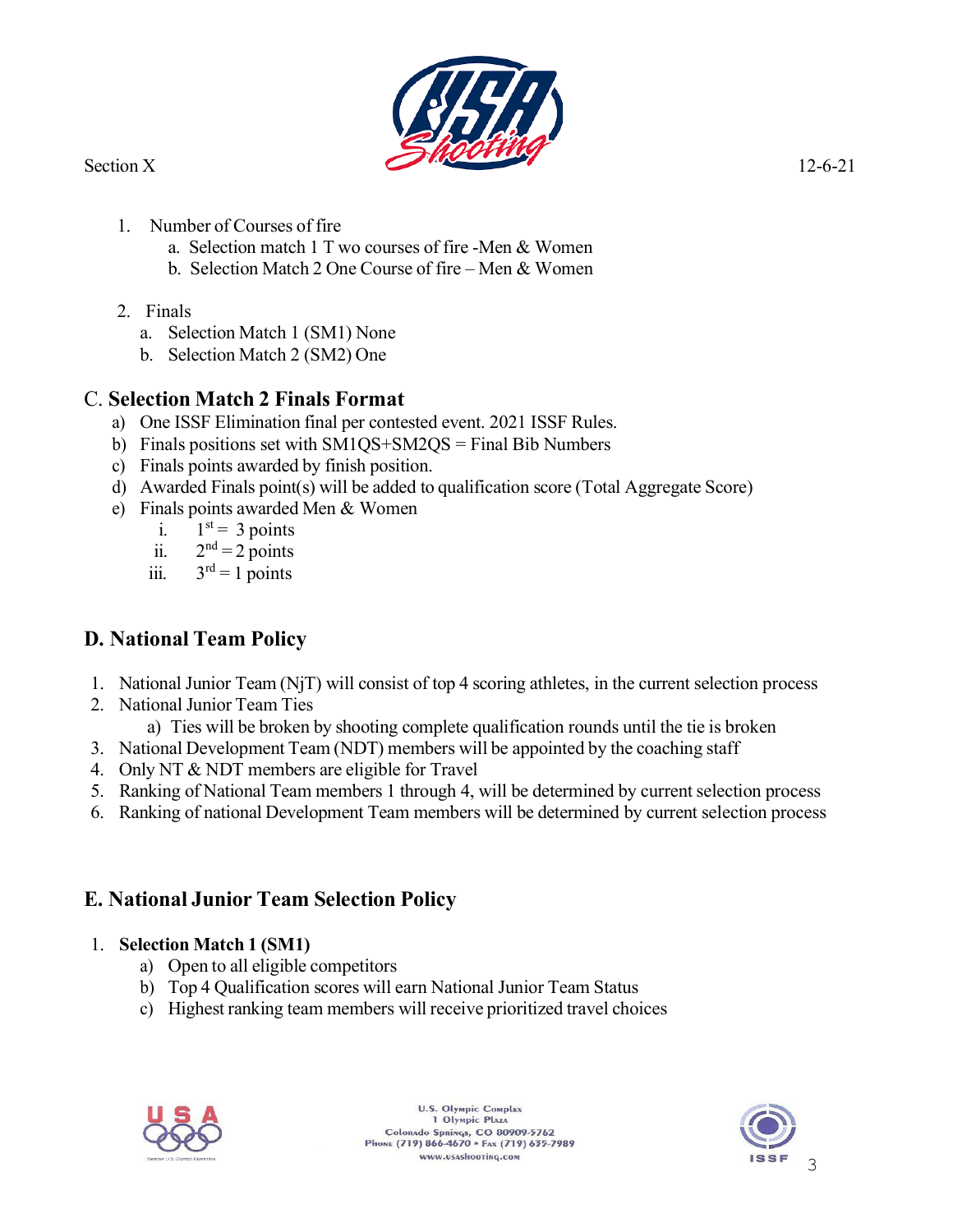

2. **Aggregate Score Selection Match 1 a) Qualification Score Only**

#### 3. **Proposed National Junior Team Travel -SM1 Results-**

a) Selection Match 2 (SM2)

#### 4. **Selection Match 2 (SM2)**

- a) Open to all eligible competitors
- b) Top 4 aggregate scores earn National Team Status as per ISSF Rule 7.4.12
- c) Highest ranking team members will receive prioritized travel choices

#### 5. **Aggregate Score Selection Match 2 (SM2)**

qualification score selection match 1+qualification score selection match 2+finals points Selection Match 2 **EXAMPLE**

| EAANIFLE           |                    |              |                        |
|--------------------|--------------------|--------------|------------------------|
| SM <sub>1</sub> OS | SM <sub>2</sub> OS | <b>SM2FP</b> | <b>Aggregate Score</b> |
|                    |                    |              |                        |

### **6. Proposed National Junior Team Travel -SM2 Results-**

- a) World Cup Camp TBA
- b) World Cup Shul GER May 9 to 20, 2022

### 7. **Medal start positions will have prioritized funding**

## **F. 2022 International Competition Mixed Team Start Positions**

- 1. If match schedule permits the highest individual match qualification score for men and the highest individual match qualification score women, will be paired as USA Team 1.
- 2. The Second highest individual match qualification score for men and the second highest individual match qualification score for women, will be paired as USA Team 2.
- 3. If match schedule does not permit the use of qualification score see 5  $\&$  6 below
- 4. The highest-ranking individual for men and the highest ranking for women in attendance, will be paired as USA Team 1.
- 5. The Second highest ranking individual for men and the second highest ranking individual for women, in attendance, will be paired as USA Team 2.